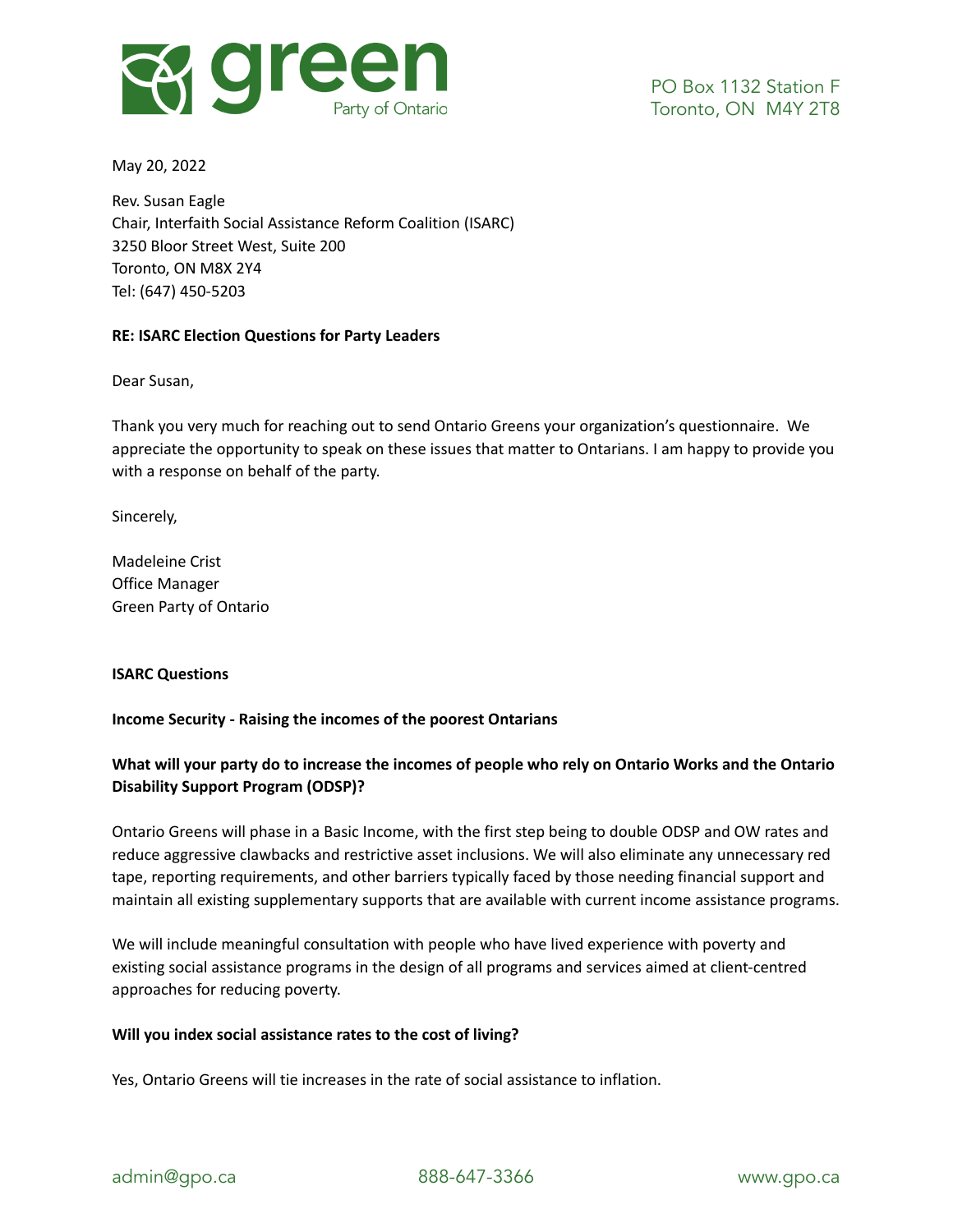

# **What will you do to assure that everyone in Ontario has enough income to live above the poverty line?**

Ontario Greens believe in treating people with dignity and fairness. This is one reason we support immediate increases in social assistance as the first step towards a Basic Income Guarantee that will provide economic security and resilience for people in Ontario.

### **Affordable Housing and Homelessness**

# **What will your party do to substantially reduce the number of Ontario households experiencing core housing need?**

Our comprehensive housing plan, "Building Livable & Affordable [communities,"](https://gpo.ca/housing/) lays out our detailed strategy for making sure everyone has a safe, affordable and accessible place to call home. Some key points include:

- Building 182,000 new permanently affordable community housing rental homes over the next decade, including 60,000 permanent supportive homes.
- Mandating inclusionary zoning and requiring a minimum of 20% affordable units in all housing projects above a certain size.
- Creating a seed fund for co-operative housing through direct funding and mortgage support.
- Renewing 260,000 community housing units over the next decade, in partnership with the federal government, under the National Housing Strategy.
- Providing nonprofit housing providers with the support and access to capital needed to purchase rental buildings to maintain affordability in perpetuity and explore preemptive right-to-buy for nonprofits.
- Partnering with nonprofits, co-ops, and community land trusts to use public land for permanently affordable rental housing and attainable home ownership options through low-cost long-term leases.
- Prioritising and speeding up the development approval processes for projects led by or in partnership with non-profit housing providers, and providing low-interest loans via a new revolving fund.

### **How will your party help keep rental housing affordable for low-income tenants?**

Ontario Greens will provide security and support for renters by:

- Building 182,000 new permanently affordable community housing rental homes over the next decade, including 60,000 permanent supportive homes.
- Reinstating rent controls on all units to regulate rental increases year-to-year and implementing vacancy control to limit rent increases between tenancies.
- Extending financial support to 311,000 Ontario households via the portable housing benefit.
- Establishing a clear system for above-guideline rent increases that governs which renovations are necessary and can qualify for an increase in rent.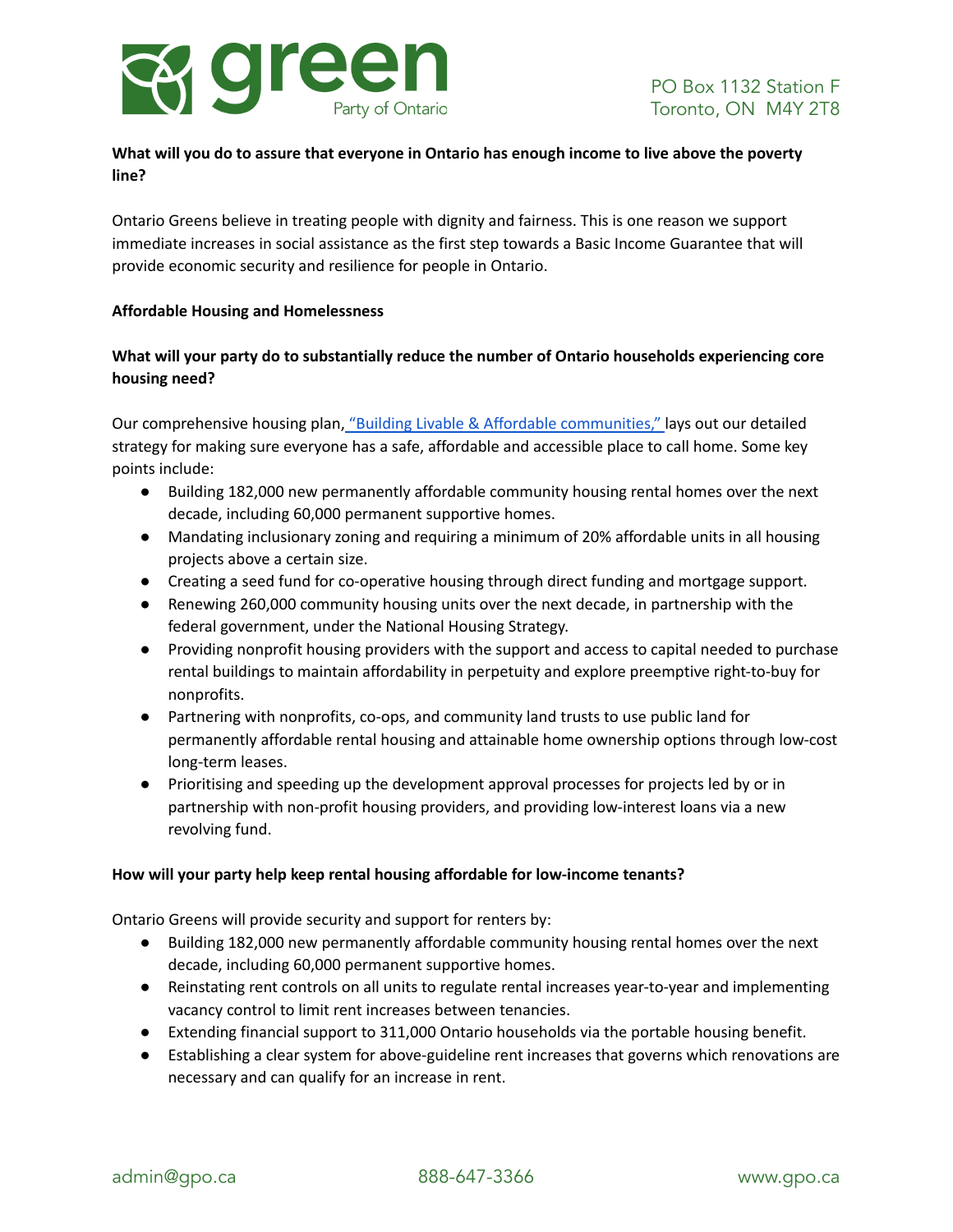

- Updating and strengthening sections of the Residential Tenancies Act that deal with the state of repair for multi-unit buildings to ensure tenants have homes that are safe.
- Strengthening rules and penalties for renovictions and bad faith evictions to keep apartments affordable.
- Increasing funding for the Landlord and Tenant Board (LTB) to hire additional adjudicators, add transparency to the appointment process, and eliminate forced online hearings. This will help address delays so that both landlords and tenants have timely access to justice.

### **How will your party address housing needs of urban and rural indigenous people?**

Ontario Greens will fund 22,000 Indigenous-owned and operated permanent homes under an Urban and Rural Indigenous Housing Strategy. The strategy and implementation would be led by Indigenous communities to create homes for Indigenous peoples living in Ontario.

#### **What new measures would you implement to end chronic homelessness?**

Ontario Greens understand that poverty and homelessness are complex issues that have a number of underlying causes including systemic racism, oppression, mental health and addictions, and broken systems of social support. We will seek to address these and will restore the goal of ending homelessness in Ontario within ten years. Some of the actions we will take include:

- Resuming the homelessness census cancelled by the Ford government.
- Taking a Housing First approach and building 60,000 permanent supportive housing spaces with wrap-around services, and dedicate 10% of those homes to people with complex care needs.
- Engaging communities who have lived experience with homelessness in program development, as well as communities that face disproportionate levels of homelessness, including newcomers and racialized people.
- Increasing annual funding for women's shelters as well as safe and accessible transitional and supportive housing options for women and their families. Increase funding for culturally appropriate transitional housing.
- Provincially funding 50% of shelter and community housing costs while allowing municipalities to maintain management control.
- Phasing in a Basic Income, with the first step being to double ODSP and OW rates and reduce aggressive clawbacks.
- Annually reporting disaggregated data on the proportion of the population that experiences chronic homelessness, unmet health needs, food insecurity, lack of literacy, and low-paid work.

### **Justice for Workers**

**What will your party do to move the minimum wage towards a living wage for Ontario?**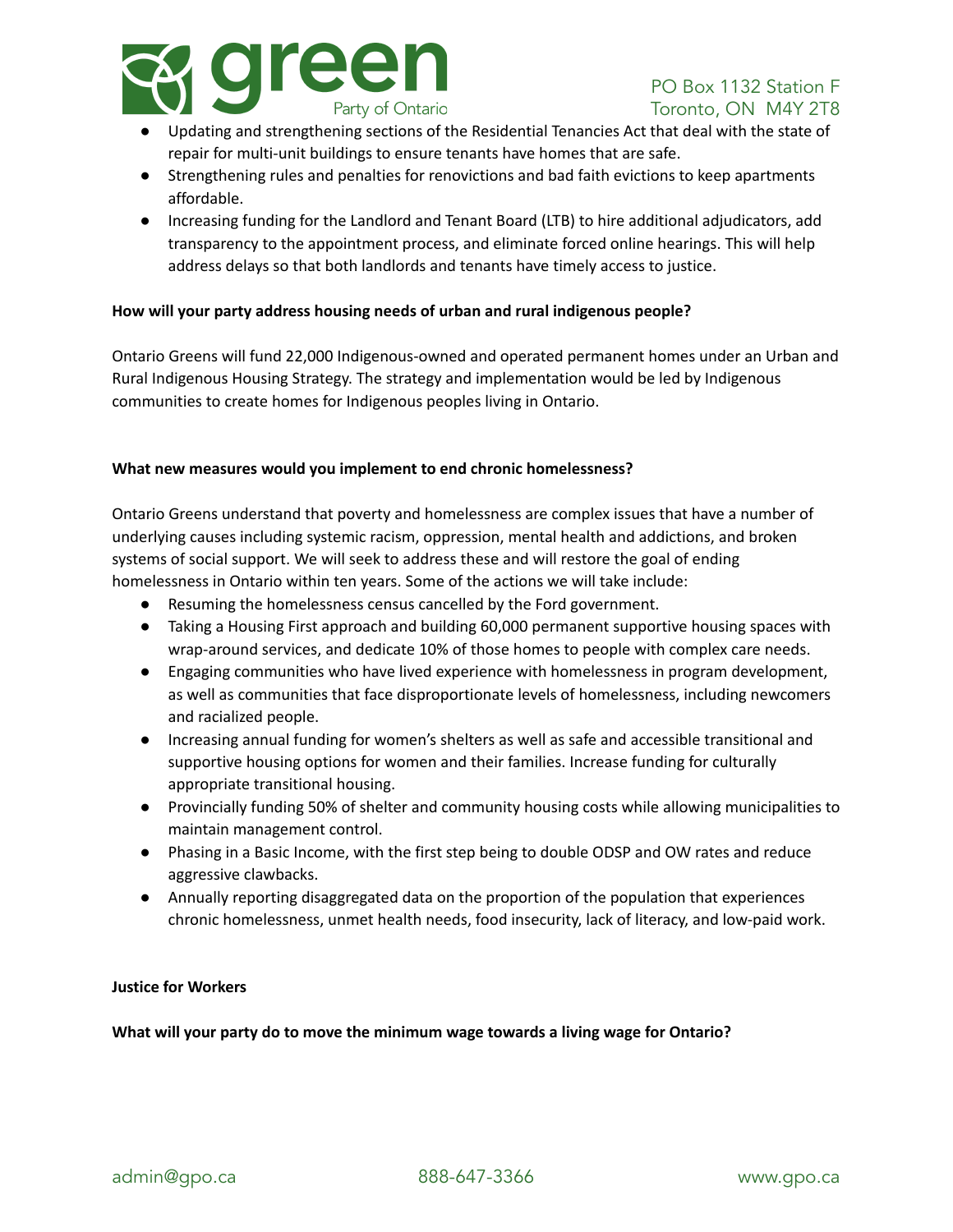

Ontario Greens understand that the cost of living varies across the province. We will increase the floor of the minimum wage each year by \$1, starting at \$16 in 2022, with a top-up in cities where the cost of living is higher.

### **What will your party do to ensure all workers in Ontario have access to paid sick days?**

Ontario Greens will increase the number of provincially-legislated paid sick days from three to ten, and provide small businesses financial support to fund the program. We will also ban employers from requiring a sick note from a medical practitioner when an employee is ill.

# **What will your party do to ensure pay equity for workers, regardless of gender, racialization, immigration status or status as part-time, agency, app, contract or temporary workers?**

In order to ensure pay equity Ontario Greens will:

- Ensure equitable and fair labour standards and working conditions for public service workers.
- Implement the Pay Transparency Act
- Restore and improve workers' rights to collective bargaining and immediately repeal Bill 124 and the problematic sections of Bill 106.
- Provide all workers with full and equal access to employment rights and benefits programs like EI, CPP, and WSIB, as well as equal pay for equal work, regardless of whether the employee is permanent, part-time, temporary, or casual.
- Implement a "Gig Workers' Bill of Rights," including, but not limited to, the following:
	- $\circ$  To protect gig workers and end the misclassification of employees, enact a presumption of employee status and the ABC test under the Employment Standards Act.
	- Ensure payment for all hours of work, from app sign-in until sign-out, with a clear and concise breakdown of how pay is calculated.
	- Ensure gig workers real wages are not reduced below the minimum wage by compensating for necessary work related expenses.
	- Make gig work count towards Permanent Residency applications.
- Close the loopholes that can lead to precarious work, including stricter regulations relating to the temp agency industry.
- Mandate that temp agency workers earn the same as directly hired workers when they do the same work, and that temp workers must become full hired employees after three months.

#### **How will your party ensure all workers are able to assert their rights as workers?**

We are committed to improving the rights of workers by restoring and respectings workers' rights to free and collective bargaining and immediately repealing Bill 124 and the problematic sections of Bill 106. We will also provide all workers with full and equal access to employment rights and benefits programs like EI, CPP, and WSIB, as well as equal pay for equal work, regardless of whether the employee is permanent, part-time, temporary, or casual.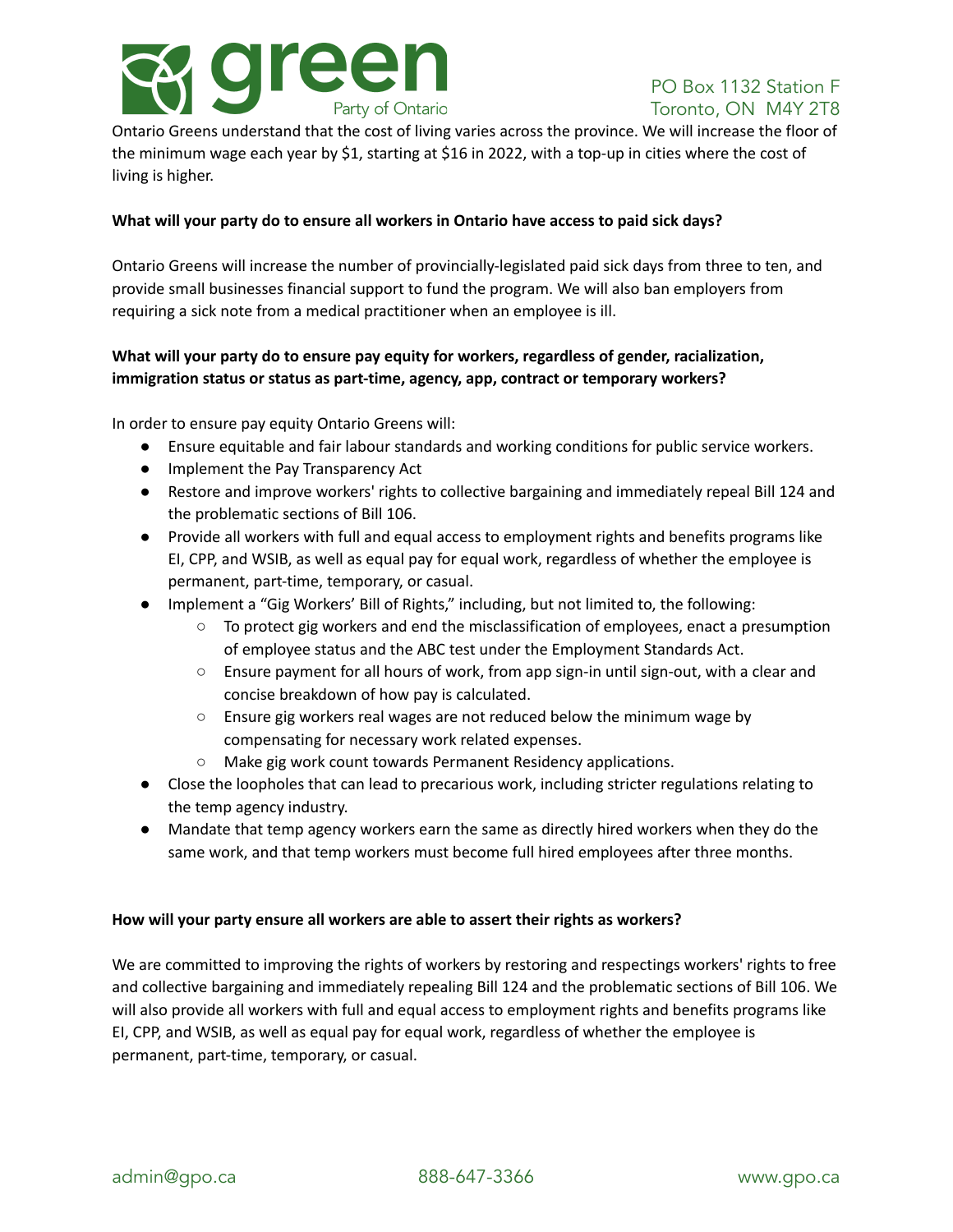

# How will your party ensure that each resident gets a minimum of four hours of care per day from their **hands-on PSWs, and nurses? When will you have this in place for each and every home?**

Ontario Greens will Increase base funding for long-term care by 10%. In addition, we will mandate a minimum of four hours of nursing and personal care per resident per day, including a minimum of 48 minutes of care provided by a registered nurse and 60 minutes provided by a registered practical nurse by training, hiring and credentialing an increase in nurses and PSWs. We will legislate staffing in long-term care facilities to include a minimum of one nurse practitioner for every 120 residents and a staff composition that includes 20% registered nurses, 25% registered practical nurses, and 55% personal support workers. We will increase the minimum pay for PSWs to be \$25 an hour and RPNs to \$35 an hour so that we are able to bring in and retain the health resources that are needed to meet our goals for a high quality, non-profit, resident-centred system.

# **How will your party ensure that there is transparency in long term care oversight so that there is accountability for public dollars spent in for-profit as well as not-for-profit long term care homes?**

By shifting entirely to non-profit long-term care providers, profit prioritization would end for operators of these services. Ontario Greens would collect meaningful quality indicators that would be used to track the operations and conditions of long-term care organizations, hold health service providers accountable and promote quality improvements. These indicators would be used to promote quality improvements, and would be collected and shared with the public to ensure accountability.

We will reinstate annual comprehensive inspections of long-term care homes without advance notice, and ensure homes with infractions face the legislated consequences. We will also transfer regulatory oversight of retirement homes to the Ministry of Long-Term Care and will create a system of formal oversight for long-term care Medical Directors working with the Ontario College of Physicians and Surgeons and the Ontario Medical Association. Ontario Greens are also committed to repealing Bill 218, which shields long-term care owners and operators from liability for negligence.

Across healthcare providers we will also fund the collection and meaningful use of socio-demographic and race-based data to identify and correct inequities in provided care and health outcomes.

# How will your party ensure that licensing of long-term care homes is tied to quality of care service?

Ontario Greens will:

- Increase base funding for long-term care by 10% to implement important quality improvements including shifting to non-profit care
- Phase out for-profit long-term care and stop licensing new for-profit homes.
- Repeal Bill 218, which shields long-term care owners and operators from liability for negligence.
- Reinstate annual comprehensive inspections of long-term care homes without advance notice, and ensure homes with infractions face the legislated consequences.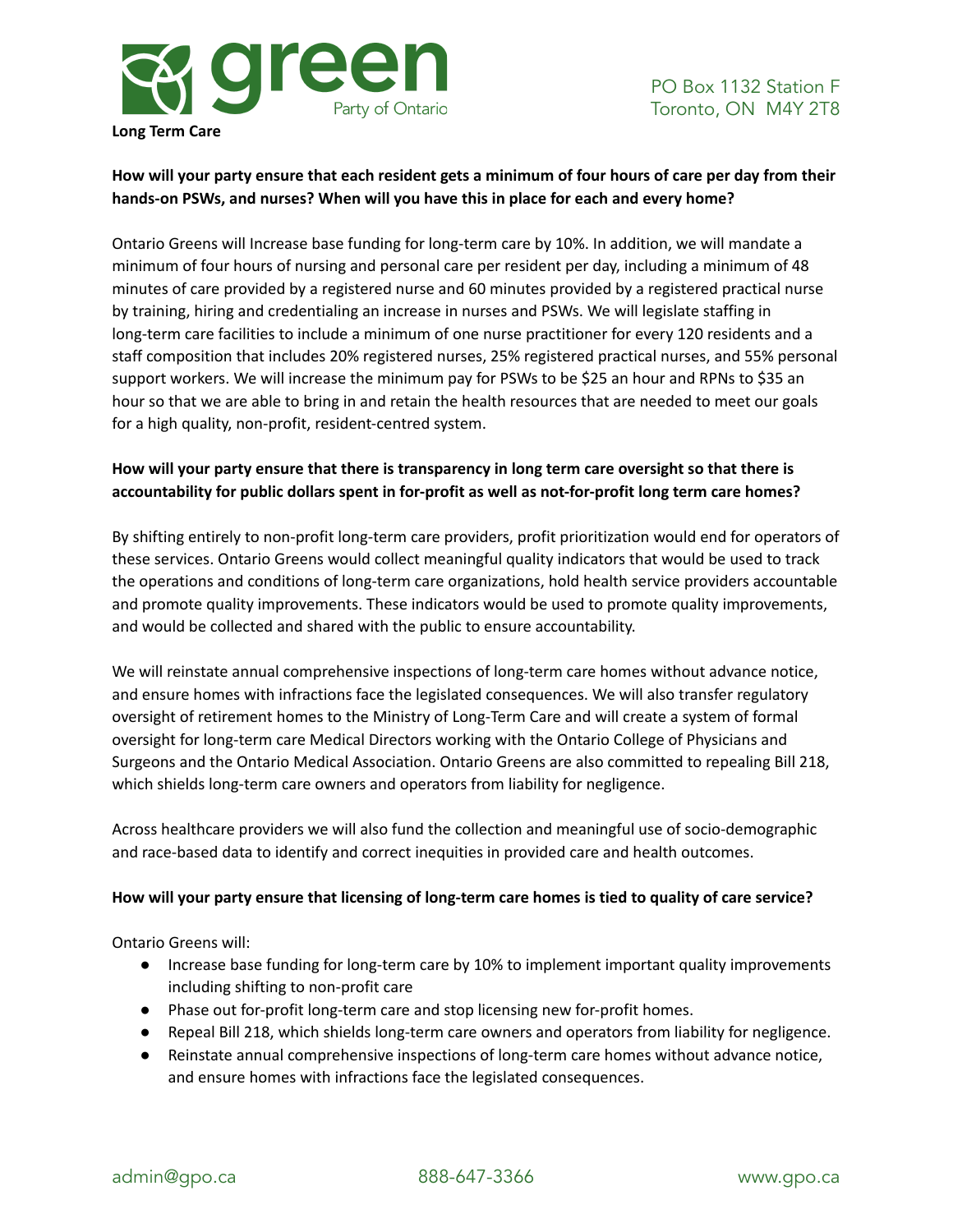

Strengthen obligations for long-term care licensees to respect and recognise residents' gender identity, as well as their social, cultural, spiritual, and language care needs.

# **How will your party ensure that standards of care are strictly enforced in each and every long-term care home? What kind of inspection will you provide? Will you reinstate comprehensive inspections cancelled by the present government?**

Ontario Greens will reinstate comprehensive inspections and are committed to creating an accountable, nonprofit long-term care system. We will do this by:

- Increasing base funding for long-term care by 10%
- Phasing out for-profit long-term care and stop licensing new for-profit homes.
- Repealing Bill 218, which shields long-term care owners and operators from liability for negligence.
- Reinstating annual comprehensive inspections of long-term care homes without advance notice, and ensuring homes with infractions face the legislated consequences.
- Transferring regulatory oversight of retirement homes to the Ministry of Long-Term Care.
- Creating a system of formal oversight for long-term care Medical Directors working with the Ontario College of Physicians and Surgeons and the Ontario Medical Association.

# **How will your party provide proper staffing through recruitment, training, payment and retention of Long Term Care employees?**

Ontario Greens know that the best way to recruit and retain long-term care employees is to invest in them. We will:

- Fast-track updated staffing plans and ensure consistency of care by requiring full-time personal support workers and nursing positions
- Establish a nurse-led task force to make recommendations on matters related to the recruitment, retention and safety of nurses.
- Immediately repeal Bill 124 and the problematic sections of Bill 106 and allow all healthcare workers to bargain collectively for fair wages. Until then, provide a minimum hourly wage of \$35 to registered practical nurses and \$25 to personal support workers.
- Increase nursing program enrollments by 10% every year for 7 years and the number of trained nurse practitioners by 50% by 2030 to enable us to meet our target of at least 30,000 additional nurses.
- Support certification upgrades for healthcare workers through expanded bridging programs at publicly funded post-secondary institutions.
- Fast-track credential approvals for 15,000 international healthcare workers, including nurses and personal support workers.
- Guarantee access to the most appropriate safety equipment in all healthcare facilities, and use the precautionary principle when protecting workers.
- Provide support for Black and Indigenous healthcare workers through greater mentorship opportunities, partnerships with allies, and equitable human resources processes.